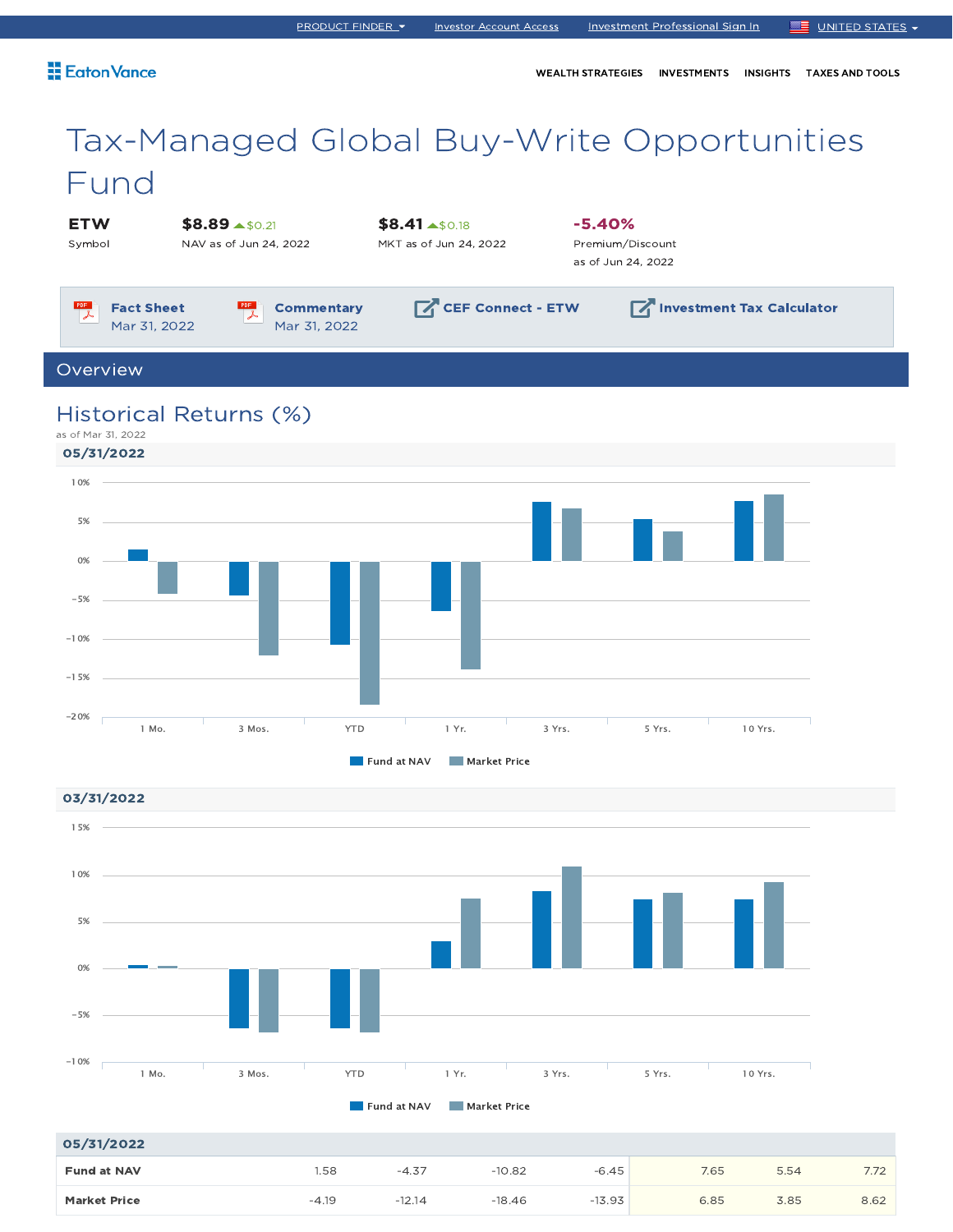| 03/31/2022          |      |         |         |      |       |      |      |
|---------------------|------|---------|---------|------|-------|------|------|
| <b>Fund at NAV</b>  | 0.42 | $-6.35$ | $-6.35$ | 3.06 | 8.38  | 7.51 | 7.45 |
| <b>Market Price</b> | 0.33 | $-6.88$ | $-6.88$ | 7.56 | 10.92 | 8.17 | 9.34 |

Past performance is no guarantee of future results. Investment return and principal value will fluctuate so that shares, when sold, may be worth more or less than their original cost. Performance is for the stated time period only; due to market volatility, the Fund's current performance may be lower or higher than quoted. The Fund's performance at market price will differ from its results at NAV. Returns are historical and are calculated by determining the percentage change in net asset value or market price (as applicable) with all distributions reinvested and includes management fees and other expenses. Until the reinvestment of Fund distributions is completed, returns are calculated using the lower of the net asset value or market price of the shares on the distribution ex date. Once the reinvestment is complete, returns are calculated using the average reinvestment price. Performance less than or equal to one year is cumulative.

The Fund has adopted a policy to pay common shareholders a stable monthly distribution, and may pay distributions consisting of amounts characterized for federal income tax purposes as qualified and non-qualified ordinary dividends, capital gains distributions and nondividend distributions, also known as return of capital. There is no assurance that the Fund will always be able to pay distributions of <sup>a</sup> particular size. Click here for more information.

# Distribution Rates<sup>1,2</sup>

|                                          | $1000 - 50112 - 7, 2022$ |
|------------------------------------------|--------------------------|
| <b>Distribution Rate at NAV</b>          | 9.81%                    |
| <b>Distribution Rate at Market Price</b> | 10.37%                   |

## Fund Facts as of May 31, 2022

| <b>Performance Inception</b> | 09/30/2005               |
|------------------------------|--------------------------|
| <b>Investment Objective</b>  | Current income and gains |
| <b>Total Net Assets</b>      | \$1.0 <sub>B</sub>       |
| <b>CUSIP</b>                 | 27829C105                |

# Fund Facts

| <b>Performance Inception</b> | 09/30/2005               |
|------------------------------|--------------------------|
| <b>Investment Objective</b>  | Current income and gains |
| <b>CUSIP</b>                 | 27829C105                |

as of Jun 24, 2022

# Expense Ratios (%)

| as of Annual Report dated 12/31/2021 |      |  |  |  |  |
|--------------------------------------|------|--|--|--|--|
| <b>Management Fees</b>               | 1.00 |  |  |  |  |
| <b>Other Expenses</b>                | 0.09 |  |  |  |  |
| <b>Total Expenses</b>                | 1.09 |  |  |  |  |

# Portfolio Management

| Thomas C. Seto | Managed Fund since inception |
|----------------|------------------------------|
| G. R. Nelson   | Managed Fund since 2021      |

The information contained herein is provided for informational purposes only and does not constitute a solicitation of an offer to buy or sell Fund shares. Common shares of the Fund are only available for purchase and sale at current market price on a stock exchange. There is no assurance that the Fund will achieve its investment objective. The Fund is subject to numerous risks, including investment risks. Shares of closed-end funds often trade at a discount from their net asset value. The Fund is not a complete investment program and you may lose money investing in the Fund. An investment in the Fund may not be appropriate for all investors. Investors should review and consider carefully the Fund's investment objective, risks, charges and expenses.

The premium/discount is calculated as [(market price/NAV)-1].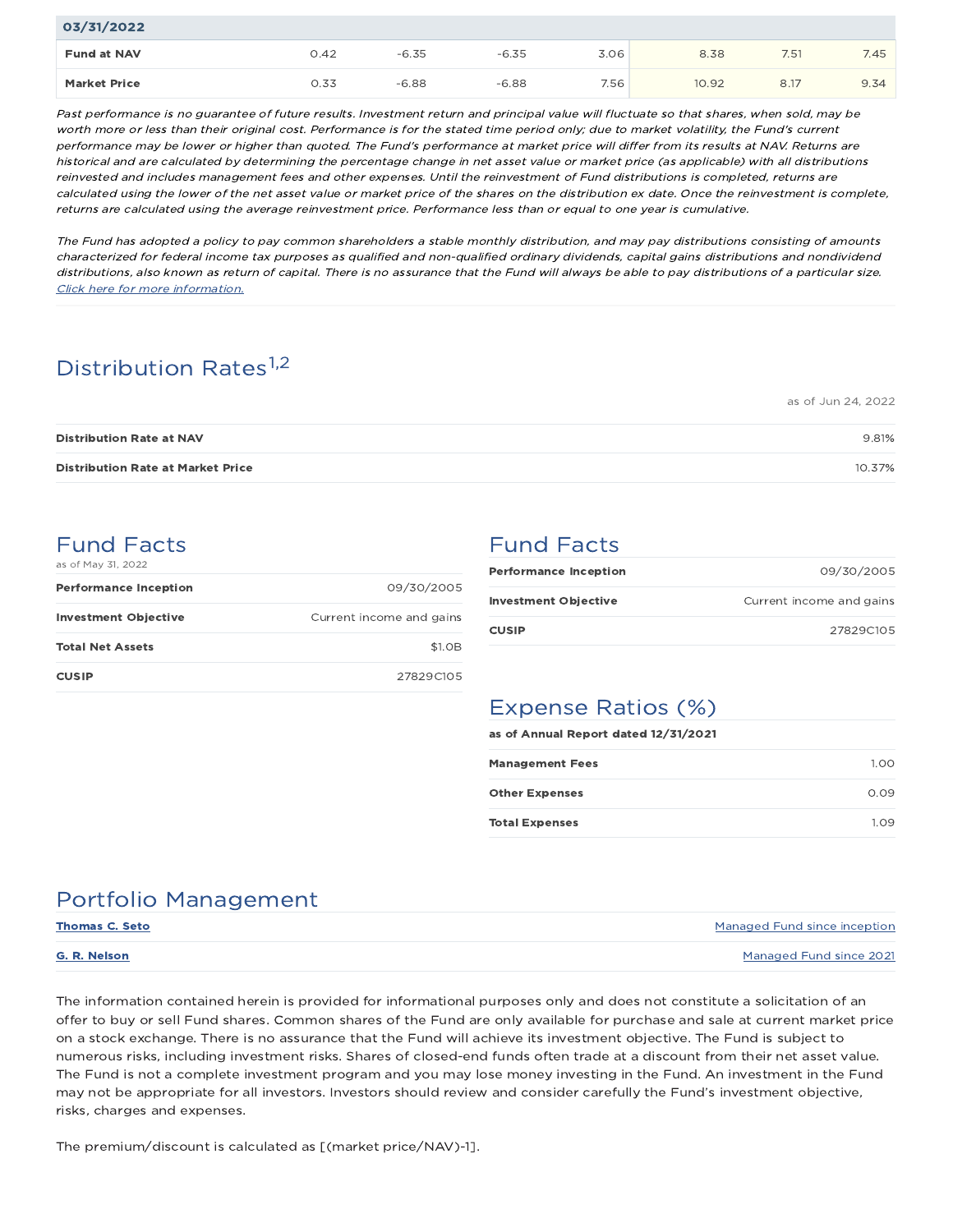Links to Morningstar Fact Sheet and CEF Connect: By clicking on the link from this page to the Morningstar fact sheet or CEF Connect, you will leave the Eaton Vance website. Eaton Vance is not responsible for the content of any such third-party website. See "Terms and Conditions" below.

Eaton Vance Distributors, Inc., Member FINRA/SIPC, is an affiliate of Eaton Vance Management.

## About Risk:

The value of investments held by the Fund may increase or decrease in response to economic, and financial events (whether real, expected or perceived) in the U.S. and global markets. The value of equity securities is sensitive to stock market volatility. A decision as to whether, when and how to use options involves the exercise of skill and judgment, and even a well-conceived and well-executed options program may be adversely affected by market behavior or unexpected events. The exercise of index call options sold by the Fund may require the Fund to sell portfolio securities to generate cash at inopportune times or for unattractive prices. In addition, the trading price of options may be adversely affected if the market for such options becomes less liquid or smaller. Investments in foreign instruments or currencies can involve greater risk and volatility than U.S. investments because of adverse market, economic, political, regulatory, geopolitical or other conditions. Market conditions may limit the ability to generate tax losses or to generate dividend income taxed at favorable tax rates. The Fund's ability to utilize various tax-managed techniques may be curtailed or eliminated in the future by tax legislation or regulation. The Fund's exposure to derivatives involves risks different from, or possibly greater than, the risks associated with investing directly in securities and other investments. Derivatives instruments can be highly volatile, result in leverage (which can increase both the risk and return potential of the Fund) , and involve risks in addition to the risks of the underlying instrument on which the derivative is based, such as counterparty, correlation and liquidity risk. If a counterparty is unable to honor its commitments, the value of Fund shares may decline and/or the Fund could experience delays in the return of collateral or other assets held by the counterparty. The Fund's portfolio managers use quantitative investment techniques and analyses in making investment decisions for the Fund. There can be no assurance that these techniques will achieve the desired results. The impact of the coronavirus on global markets could last for an extended period and could adversely affect the Fund's performance. The Fund may engage in other investment practices that may involve additional risks.

1. Distribution Rate at NAV and Market Price is calculated by dividing the last distribution paid per share (annualized) by NAV or market price, respectively. A Fund's distributions in any period may be more or less than the net return earned by the Fund on its investments, and therefore should not be used as a measure of performance or confused with "yield" or "income." 2. The Fund has adopted a policy to pay common shareholders a stable monthly distribution, and may pay distributions consisting of amounts characterized for federal income tax purposes as qualified and non-qualified ordinary dividends, capital gains distributions and non-dividend distributions, also known as return of capital.

## Performance

## Historical Returns (%)



03/31/2022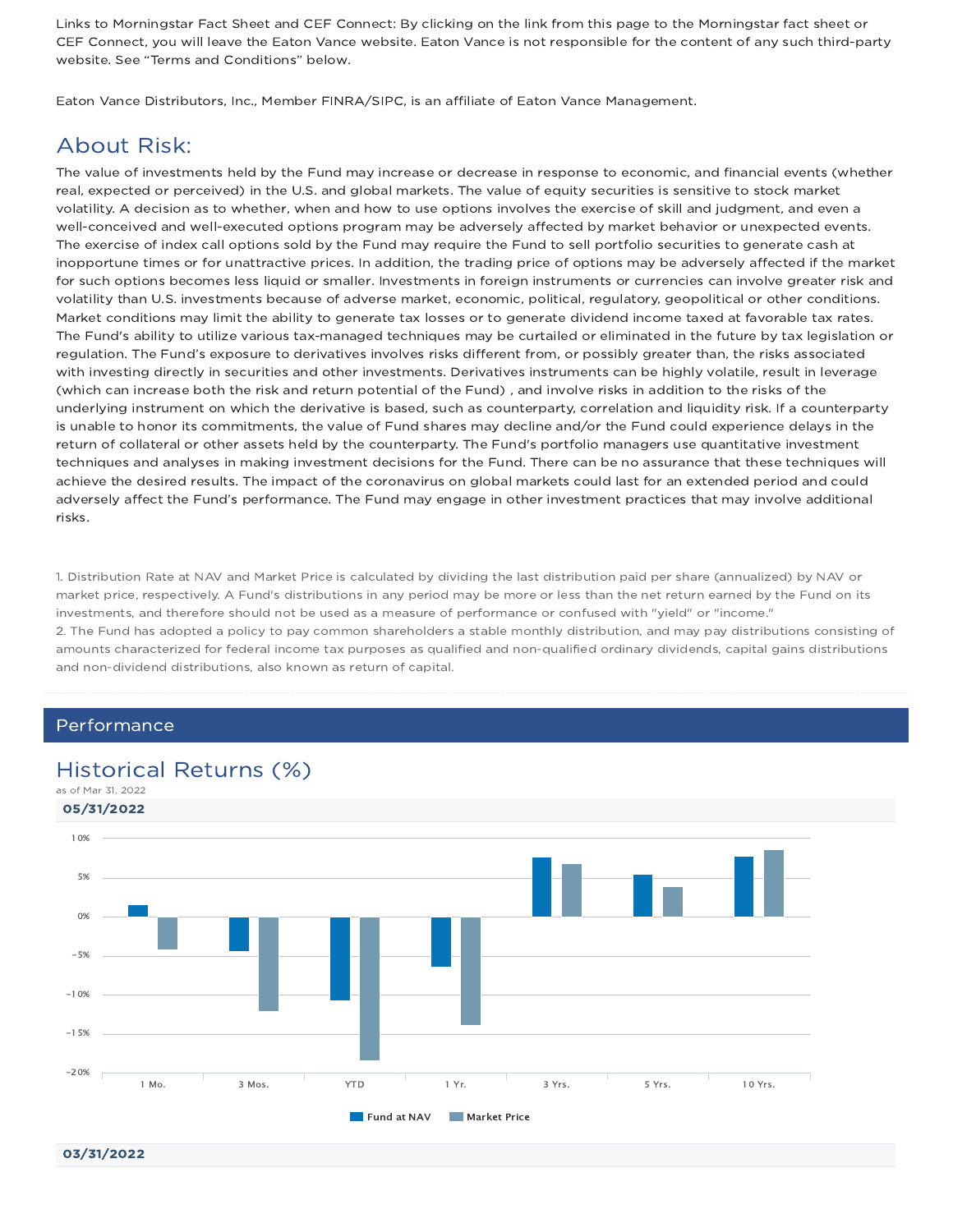

| 05/31/2022          |         |          |          |          |       |      |      |
|---------------------|---------|----------|----------|----------|-------|------|------|
| <b>Fund at NAV</b>  | 1.58    | $-4.37$  | $-10.82$ | $-6.45$  | 7.65  | 5.54 | 7.72 |
| <b>Market Price</b> | $-4.19$ | $-12.14$ | $-18.46$ | $-13.93$ | 6.85  | 3.85 | 8.62 |
| 03/31/2022          |         |          |          |          |       |      |      |
| <b>Fund at NAV</b>  | O.42    | $-6.35$  | $-6.35$  | 3.06     | 8.38  | 7.51 | 7.45 |
| <b>Market Price</b> | 0.33    | $-6.88$  | $-6.88$  | 7.56     | 10.92 | 8.17 | 9.34 |

Past performance is no guarantee of future results. Investment return and principal value will fluctuate so that shares, when sold, may be worth more or less than their original cost. Performance is for the stated time period only; due to market volatility, the Fund's current performance may be lower or higher than quoted. The Fund's performance at market price will differ from its results at NAV. Returns are historical and are calculated by determining the percentage change in net asset value or market price (as applicable) with all distributions reinvested and includes management fees and other expenses. Until the reinvestment of Fund distributions is completed, returns are calculated using the lower of the net asset value or market price of the shares on the distribution ex date. Once the reinvestment is complete, returns are calculated using the average reinvestment price. Performance less than or equal to one year is cumulative.

The Fund has adopted a policy to pay common shareholders a stable monthly distribution, and may pay distributions consisting of amounts characterized for federal income tax purposes as qualified and non-qualified ordinary dividends, capital gains distributions and nondividend distributions, also known as return of capital. There is no assurance that the Fund will always be able to pay distributions of <sup>a</sup> particular size. Click here for more information.

# Calendar Year Returns (%)

|                     | 2012  | 2013  | 2014 | 2015  | 2016 | 2017  | 2018     | 2019  | 2020 | 2021  |
|---------------------|-------|-------|------|-------|------|-------|----------|-------|------|-------|
| <b>Fund at NAV</b>  | 12.46 | 17.46 | 2.97 | 3.92  | 3.46 | 19.28 | $-7.72$  | 18.05 | 8.55 | 15.19 |
| <b>Market Price</b> | 15.53 | 25.26 | O.19 | 12.59 | 0.14 | 30.47 | $-11.76$ | 18.88 | 3.00 | 25.48 |

# Fund Facts

Performance Inception 09/30/2005

# Distribution Rates<sup>1,2</sup>

as of Jun 24, 2022

| <b>Distribution Rate at NAV</b>          | 9.81%  |
|------------------------------------------|--------|
| <b>Distribution Rate at Market Price</b> | 10.37% |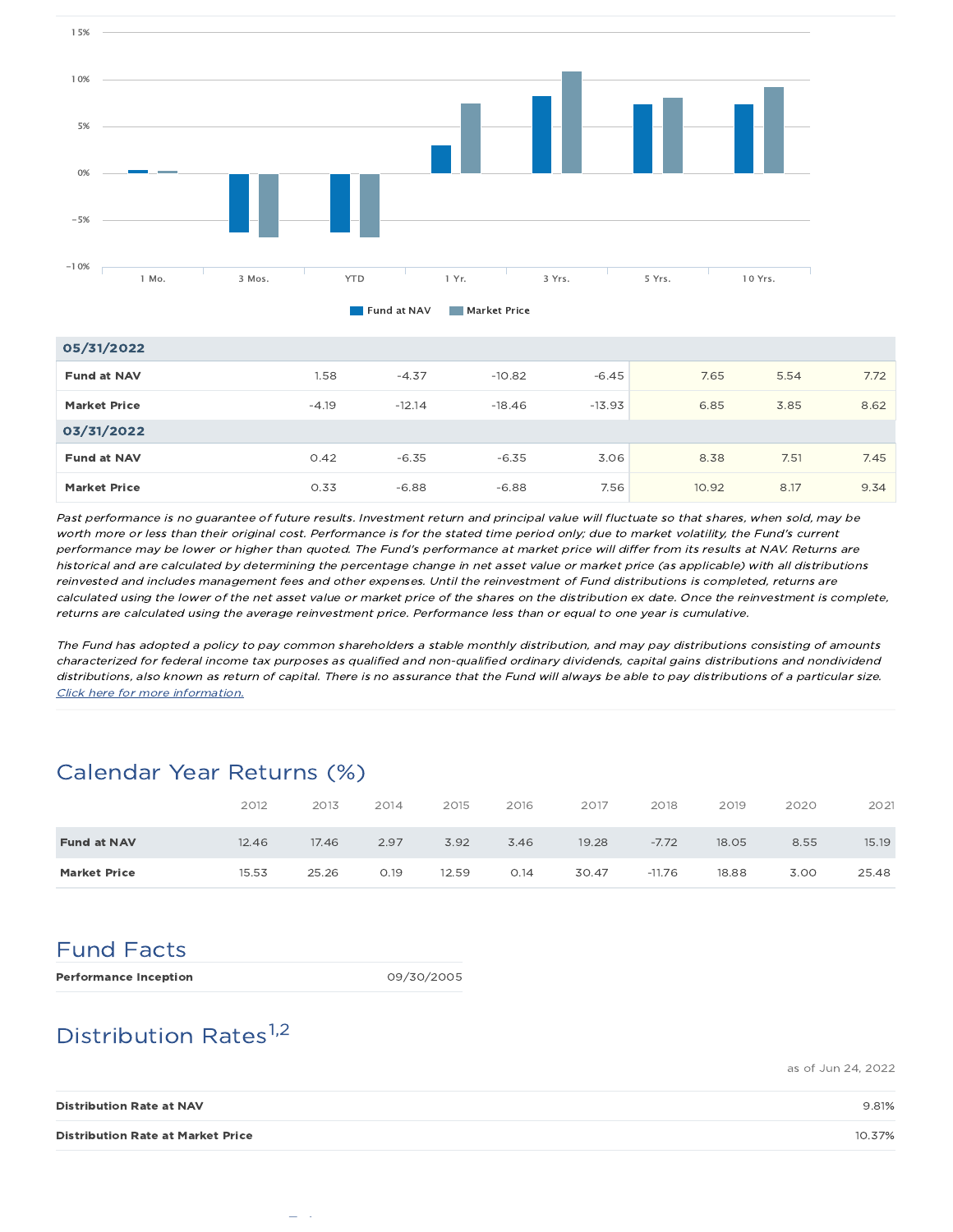# Distribution History<sup>3,4</sup>

| Ex-Date         | Distribution | <b>Reinvest Price</b> |
|-----------------|--------------|-----------------------|
| Jun 22, 2022    | \$0.07270    |                       |
| Jun 22, 2022    | \$0.07270    |                       |
| May 23, 2022    | \$0.07270    |                       |
| May 23, 2022    | \$0.07270    |                       |
| Apr 21, 2022    | \$0.07270    |                       |
| Apr 21, 2022    | \$0.07270    |                       |
| Mar 23, 2022    | \$0.07270    |                       |
| Feb 17, 2022    | \$0.07270    |                       |
| Jan 21, 2022    | \$0.07270    |                       |
| Dec 22, 2021    | \$0.07270    |                       |
| <b>View All</b> |              |                       |

No records in this table indicates that there has not been a distribution greater than .0001 within the past 3 years.

# Tax Character of Distributions

## Ordinary Dividends

|                          | Non-Qualified | Qualified | Total  | Capital Gain Distributions | Nondividend Distributions | <b>Total Distributions</b> |
|--------------------------|---------------|-----------|--------|----------------------------|---------------------------|----------------------------|
| Distributions (\$)       |               |           |        |                            |                           |                            |
| 2019                     | \$0.00        | \$0.14    | \$0.14 | \$0.09                     | \$0.64                    | \$0.87                     |
| 2018                     | \$0.00        | \$0.13    | \$0.13 | \$0.55                     | \$0.41                    | \$1.09                     |
| 2017                     | \$0.00        | \$0.15    | \$0.15 | \$0.00                     | \$0.95                    | \$1.10                     |
| 2016                     | \$0.00        | \$0.16    | \$0.16 | \$0.00                     | \$1.01                    | \$1.17                     |
| 2015                     | \$0.00        | \$0.18    | \$0.18 | \$0.00                     | \$0.99                    | \$1.17                     |
| 2014                     | \$0.00        | \$0.24    | \$0.24 | \$0.00                     | \$0.93                    | \$1.17                     |
| 2013                     | \$0.00        | \$0.19    | \$0.19 | \$0.00                     | \$0.98                    | \$1.17                     |
| 2012                     | \$0.00        | \$0.23    | \$0.23 | \$0.00                     | \$0.94                    | \$1.17                     |
| 2011                     | \$0.00        | \$0.19    | \$0.19 | \$0.00                     | \$1.02                    | \$1.21                     |
| 2010                     | \$0.00        | \$0.17    | \$0.17 | \$0.02                     | \$1.28                    | \$1.47                     |
| 2009                     | \$0.00        | \$0.20    | \$0.20 | \$0.00                     | \$1.60                    | \$1.80                     |
| 2008                     | \$0.00        | \$0.38    | \$0.38 | \$0.00                     | \$1.42                    | \$1.80                     |
| 2007                     | \$0.00        | \$0.09    | \$0.09 | \$0.05                     | \$1.66                    | \$1.80                     |
| 2006                     | \$0.00        | \$0.31    | \$0.31 | \$0.05                     | \$1.44                    | \$1.80                     |
| 2005                     | \$0.03        | \$0.06    | \$0.09 | \$0.08                     | \$0.28                    | \$0.45                     |
| <b>Distributions (%)</b> |               |           |        |                            |                           |                            |
| 2019                     | 0.00%         | 16.23%    | 16.23% | 10.22%                     | 73.55%                    | 100.00%                    |
| 2018                     | 0.00%         | 11.76%    | 11.76% | 50.38%                     | 37.86%                    | 100.00%                    |
| 2017                     | 0.00%         | 13.50%    | 13.50% | 0.00%                      | 86.50%                    | 100.00%                    |
| 2016                     | 0.00%         | 13.30%    | 13.30% | 0.00%                      | 86.70%                    | 100.00%                    |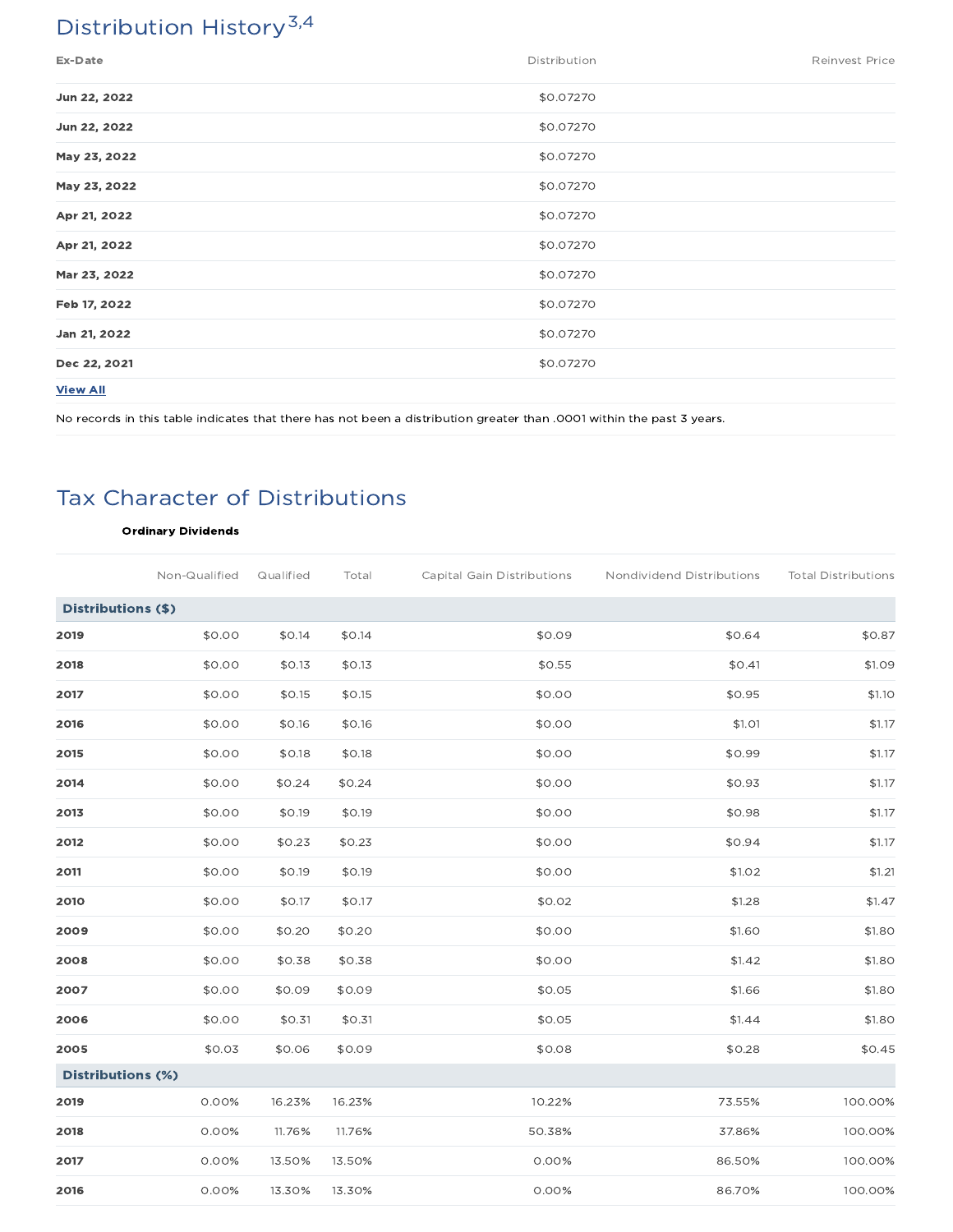#### Ordinary Dividends

|      | Non-Qualified | Qualified | Total  | Capital Gain Distributions | Nondividend Distributions | <b>Total Distributions</b> |
|------|---------------|-----------|--------|----------------------------|---------------------------|----------------------------|
| 2015 | 0.00%         | 15.65%    | 15.65% | 0.00%                      | 84.35%                    | 100.00%                    |
| 2014 | 0.00%         | 20.68%    | 20.68% | 0.00%                      | 79.32%                    | 100.00%                    |
| 2013 | 0.00%         | 16.17%    | 16.17% | 0.00%                      | 83.83%                    | 100.00%                    |
| 2012 | 0.00%         | 19.98%    | 19.98% | 0.00%                      | 80.02%                    | 100.00%                    |
| 2011 | 0.00%         | 16.02%    | 16.02% | 0.00%                      | 83.98%                    | 100.00%                    |
| 2010 | 0.00%         | 11.34%    | 11.34% | 1.31%                      | 87.35%                    | 100.00%                    |
| 2009 | 0.00%         | 11.10%    | 11.10% | 0.00%                      | 88.90%                    | 100.00%                    |
| 2008 | 0.00%         | 20.89%    | 20.89% | 0.00%                      | 79.11%                    | 100.00%                    |
| 2007 | 0.00%         | 4.75%     | 4.75%  | 2.84%                      | 92.41%                    | 100.00%                    |
| 2006 | 0.00%         | 17.11%    | 17.11% | 2.99%                      | 79.90%                    | 100.00%                    |
| 2005 | 6.49%         | 14.01%    | 20.50% | 18.43%                     | 61.07%                    | 100.00%                    |

The information contained herein is provided for informational purposes only and does not constitute a solicitation of an offer to buy or sell Fund shares. Common shares of the Fund are only available for purchase and sale at current market price on a stock exchange. There is no assurance that the Fund will achieve its investment objective. The Fund is subject to numerous risks, including investment risks. Shares of closed-end funds often trade at a discount from their net asset value. The Fund is not a complete investment program and you may lose money investing in the Fund. An investment in the Fund may not be appropriate for all investors. Investors should review and consider carefully the Fund's investment objective, risks, charges and expenses.

The premium/discount is calculated as [(market price/NAV)-1].

Links to Morningstar Fact Sheet and CEF Connect: By clicking on the link from this page to the Morningstar fact sheet or CEF Connect, you will leave the Eaton Vance website. Eaton Vance is not responsible for the content of any such third-party website. See "Terms and Conditions" below.

Eaton Vance Distributors, Inc., Member FINRA/SIPC, is an affiliate of Eaton Vance Management.

## About Risk:

The value of investments held by the Fund may increase or decrease in response to economic, and financial events (whether real, expected or perceived) in the U.S. and global markets. The value of equity securities is sensitive to stock market volatility. A decision as to whether, when and how to use options involves the exercise of skill and judgment, and even a well-conceived and well-executed options program may be adversely affected by market behavior or unexpected events. The exercise of index call options sold by the Fund may require the Fund to sell portfolio securities to generate cash at inopportune times or for unattractive prices. In addition, the trading price of options may be adversely affected if the market for such options becomes less liquid or smaller. Investments in foreign instruments or currencies can involve greater risk and volatility than U.S. investments because of adverse market, economic, political, regulatory, geopolitical or other conditions. Market conditions may limit the ability to generate tax losses or to generate dividend income taxed at favorable tax rates. The Fund's ability to utilize various tax-managed techniques may be curtailed or eliminated in the future by tax legislation or regulation. The Fund's exposure to derivatives involves risks different from, or possibly greater than, the risks associated with investing directly in securities and other investments. Derivatives instruments can be highly volatile, result in leverage (which can increase both the risk and return potential of the Fund) , and involve risks in addition to the risks of the underlying instrument on which the derivative is based, such as counterparty, correlation and liquidity risk. If a counterparty is unable to honor its commitments, the value of Fund shares may decline and/or the Fund could experience delays in the return of collateral or other assets held by the counterparty. The Fund's portfolio managers use quantitative investment techniques and analyses in making investment decisions for the Fund. There can be no assurance that these techniques will achieve the desired results. The impact of the coronavirus on global markets could last for an extended period and could adversely affect the Fund's performance. The Fund may engage in other investment practices that may involve additional risks.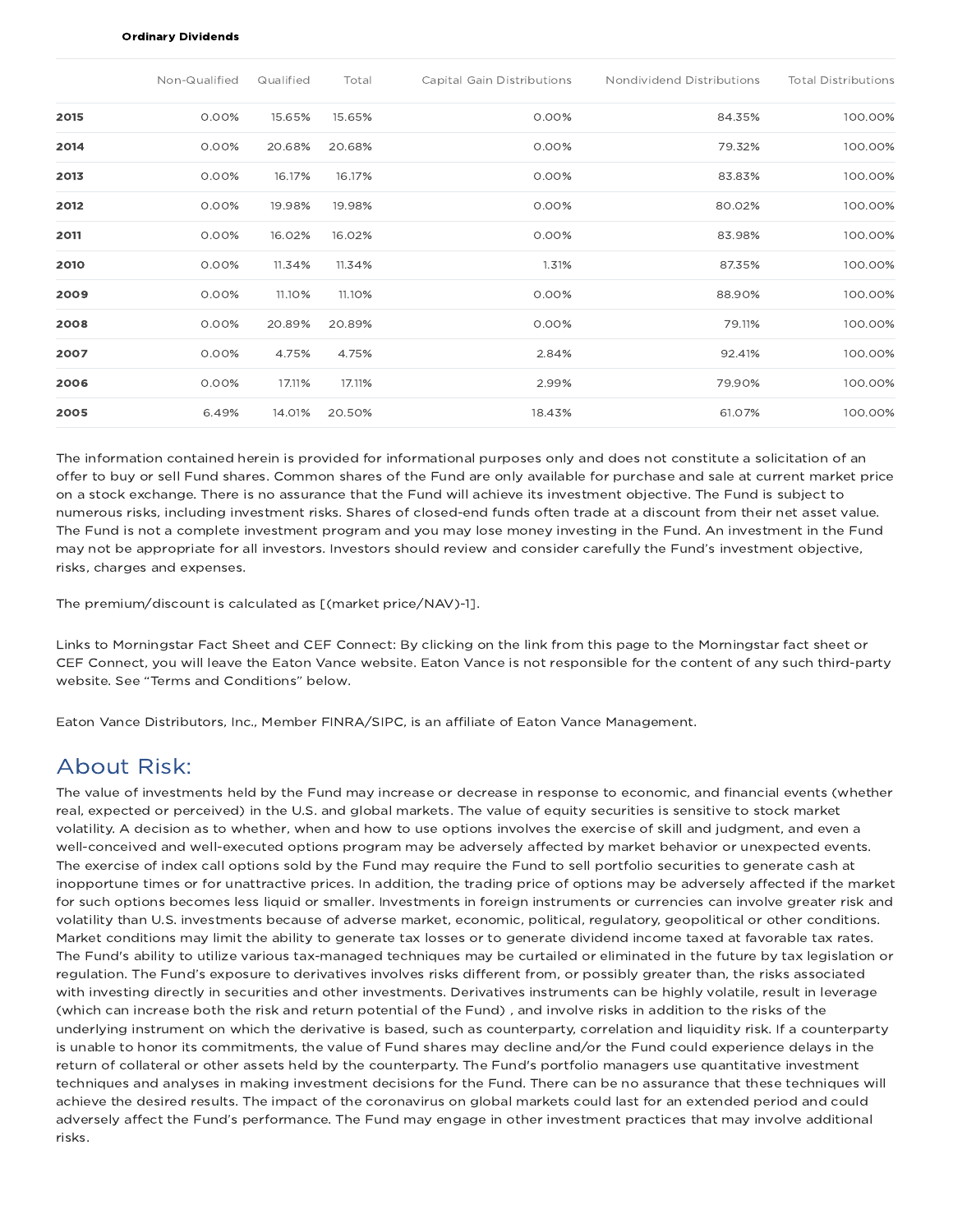1. Distribution Rate at NAV and Market Price is calculated by dividing the last distribution paid per share (annualized) by NAV or market price, respectively. A Fund's distributions in any period may be more or less than the net return earned by the Fund on its investments, and therefore should not be used as a measure of performance or confused with "yield" or "income."

2. The Fund has adopted a policy to pay common shareholders a stable monthly distribution, and may pay distributions consisting of amounts characterized for federal income tax purposes as qualified and non-qualified ordinary dividends, capital gains distributions and non-dividend distributions, also known as return of capital.

3. See "Tax Character of Distributions". For information about any distributions in the current year estimated to include non-dividend distributions or capital gains, please refer to **Eaton Vance Closed-End Fund Distribution Notices (19a)**.

4. The Fund has adopted a policy to pay common shareholders a stable monthly distribution. In an effort to maintain a stable distribution amount, the Fund may pay distributions consisting of amounts characterized for federal income tax purposes as qualified and non-qualified ordinary dividends, capital gains distributions and nondividend distributions, also known as return of capital. A nondividend or return of capital distribution may include, for example, a return of some or all of the money that an investor invested in Fund shares, which can cause the Fund's NAV to erode. There is no assurance that the Fund will always be able to pay distributions of a particular size.

## Portfolio

# Fund Holdings (%)<sup>5,6</sup>

Holding % of Net Assets Apple Inc 5.82% and 5.82% and 5.82% and 5.82% and 5.82% and 5.82% and 5.82% and 5.82% and 5.82% and 5.82% and 5.82% Microsoft Corp 5.11% Amazon.com Inc 2.85% Nestle SA 2.57% **Tesla Inc** $\blacksquare$  1.71% Alphabet Inc - CL C 1.71% Roche Holding AG 1.66% and the state of the control of the control of the control of the control of the control of the control of the control of the control of the control of the control of the control of the control of th Alphabet Inc - CL A 1.65% LVMH Moet Hennessy Louis Vuitton SE 1.64% ASML Holding NV 1.57% View All as of Apr 30, 2022

The information contained herein is provided for informational purposes only and does not constitute a solicitation of an offer to buy or sell Fund shares. Common shares of the Fund are only available for purchase and sale at current market price on a stock exchange. There is no assurance that the Fund will achieve its investment objective. The Fund is subject to numerous risks, including investment risks. Shares of closed-end funds often trade at a discount from their net asset value. The Fund is not a complete investment program and you may lose money investing in the Fund. An investment in the Fund may not be appropriate for all investors. Investors should review and consider carefully the Fund's investment objective, risks, charges and expenses.

The premium/discount is calculated as [(market price/NAV)-1].

Links to Morningstar Fact Sheet and CEF Connect: By clicking on the link from this page to the Morningstar fact sheet or CEF Connect, you will leave the Eaton Vance website. Eaton Vance is not responsible for the content of any such third-party website. See "Terms and Conditions" below.

## About Risk:

The value of investments held by the Fund may increase or decrease in response to economic, and financial events (whether real, expected or perceived) in the U.S. and global markets. The value of equity securities is sensitive to stock market volatility. A decision as to whether, when and how to use options involves the exercise of skill and judgment, and even a well-conceived and well-executed options program may be adversely affected by market behavior or unexpected events. The exercise of index call options sold by the Fund may require the Fund to sell portfolio securities to generate cash at inopportune times or for unattractive prices. In addition, the trading price of options may be adversely affected if the market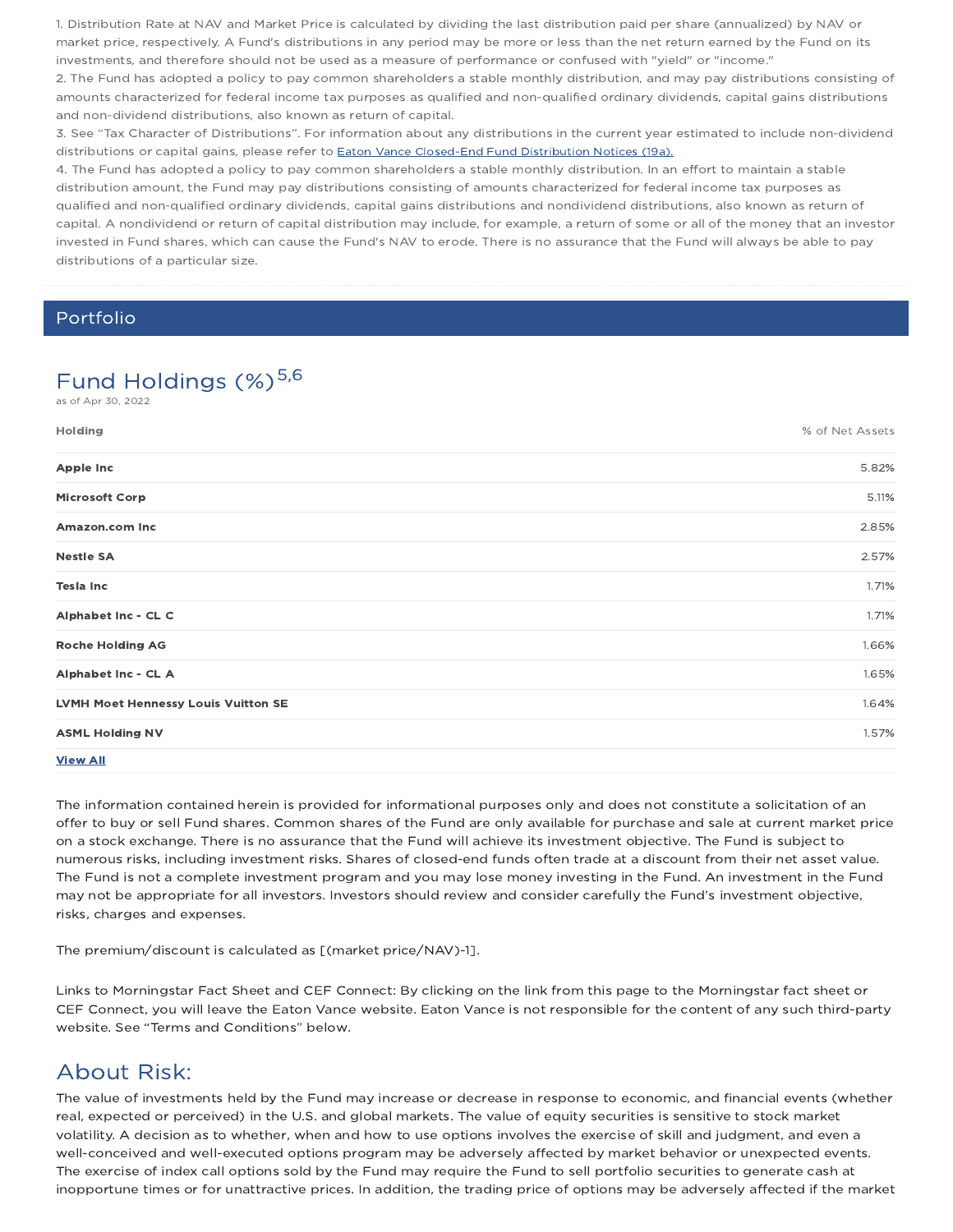for such options becomes less liquid or smaller. Investments in foreign instruments or currencies can involve greater risk and volatility than U.S. investments because of adverse market, economic, political, regulatory, geopolitical or other conditions. Market conditions may limit the ability to generate tax losses or to generate dividend income taxed at favorable tax rates. The Fund's ability to utilize various tax-managed techniques may be curtailed or eliminated in the future by tax legislation or regulation. The Fund's exposure to derivatives involves risks different from, or possibly greater than, the risks associated with investing directly in securities and other investments. Derivatives instruments can be highly volatile, result in leverage (which can increase both the risk and return potential of the Fund) , and involve risks in addition to the risks of the underlying instrument on which the derivative is based, such as counterparty, correlation and liquidity risk. If a counterparty is unable to honor its commitments, the value of Fund shares may decline and/or the Fund could experience delays in the return of collateral or other assets held by the counterparty. The Fund's portfolio managers use quantitative investment techniques and analyses in making investment decisions for the Fund. There can be no assurance that these techniques will achieve the desired results. The impact of the coronavirus on global markets could last for an extended period and could adversely affect the Fund's performance. The Fund may engage in other investment practices that may involve additional risks.

Eaton Vance Distributors, Inc., Member FINRA/SIPC, is an affiliate of Eaton Vance Management.

6. The following list reflects unaudited securities holdings. Holdings information may differ if presented as of trade date. Due to rounding, holdings of less than 0.005% may show as 0.00%. Portfolio information subject to change due to active management.

Management

<sup>5.</sup> Percent of total net assets.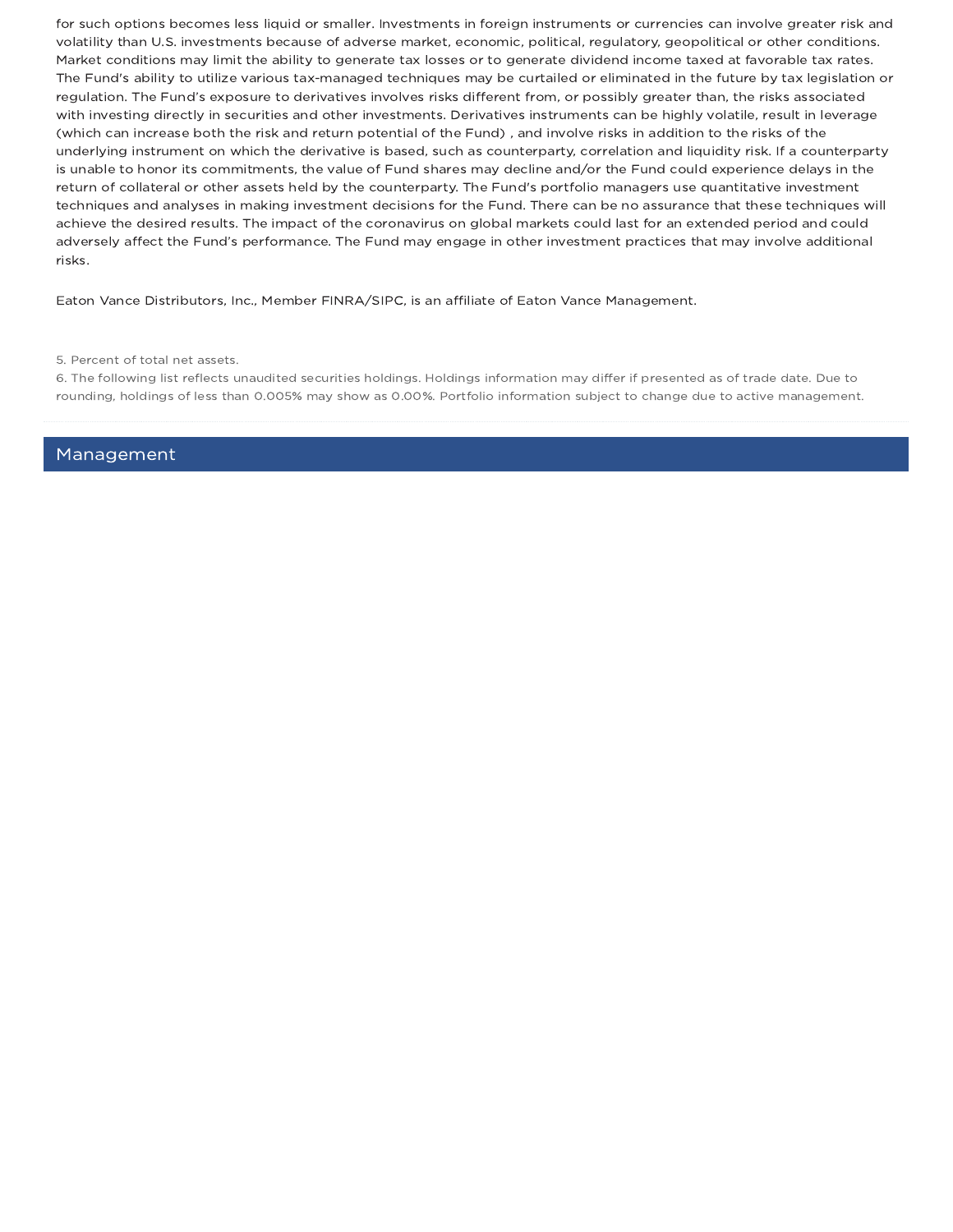

Thomas C. Seto Head of Investment Management Joined Parametric Portfolio Associates 1998

### Biography

Thomas Seto is head of investment management with Parametric Portfolio Associates LLC, an investment adviser and majority-owned subsidiary of Eaton Vance Corp. Tom is responsible for all portfolio management and trading at the Seattle Investment Center, and is a member of the executive committee. He joined Parametric in 1998.

Tom began his career in the investment management industry in 1991. Before joining Parametric, he served as the head of U.S. equity index investments at Barclays Global Investors.

Tom earned a B.S. in electrical engineering from the University of Washington and an MBA from the University of Chicago Booth School of Business.

#### Education

- B.S. University of Washington
- M.B.A Booth School of Business, University of Chicago

### Experience

• Managed Fund since inception

#### Other funds managed

- Tax-Managed Buy-Write Income Fund
- Tax-Managed Buy-Write Opportunities Fund
- Tax-Managed Buy-Write Strategy Fund



G. R. Nelson Vice President, Eaton Vance Management Joined Eaton Vance 2004

### Biography

G.R. Nelson is a vice president of Eaton Vance Management and an equity analyst on Eaton Vance's value team. He is responsible for coverage of the consumer staples and discretionary sectors. He also serves as a portfolio manager, responsible for buy and sell decisions, portfolio construction and risk management. He joined Eaton Vance in 2004.

G.R. began his career in the investment management industry in 1997. Before joining Eaton Vance, he was affiliated with Alex Brown, One Equity Partners and Bank One. He also completed internships with McKinsey and Company and Fayez Sarofim & Company.

G.R. earned a B.B.A., magna cum laude, from the University of Notre Dame and an MBA, with distinction, from Harvard University's Graduate School of Business, where he co-wrote a case on the Chicago Board of Options Exchange.

#### Education

- B.B.A. University of Notre Dame
- M.B.A. Harvard University Graduate School of Business

### Experience

Managed Fund since 2021

#### Other funds managed

- Risk-Managed Diversified Equity Income Fund
- Tax-Managed Buy-Write Income Fund
- Tax-Managed Buy-Write Opportunities Fund
- Tax-Managed Buy-Write Strategy Fund
- **Tax-Managed Diversified Equity Income Fund**

## Literature

## Literature

Fact Sheet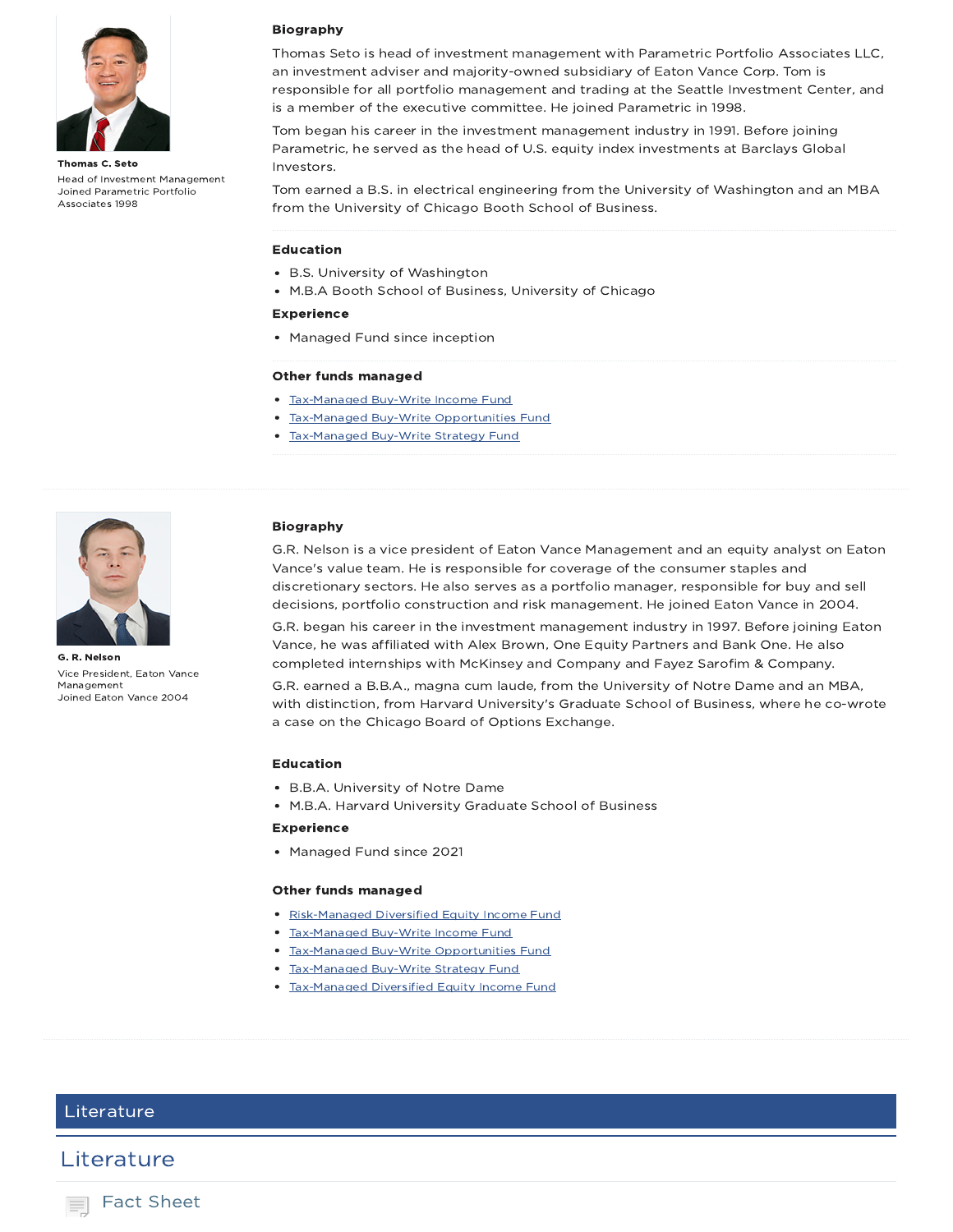| $-$<br>Download - Last updated: Mar 31, 2022                                                                                  |
|-------------------------------------------------------------------------------------------------------------------------------|
| Commentary<br>Download - Last updated: Mar 31, 2022                                                                           |
| Report of Organizational Actions Affecting Basis of Securities<br>Download - Last updated: Jan 21, 2021                       |
| Report of Organizational Actions Affecting Basis of Securities<br>Download - Last updated: Jan 15, 2020                       |
| Report of Organizational Actions Affecting Basis of Securities<br>Download - Last updated: Dec 31, 2012                       |
| <b>Annual Report</b><br>Download - Last updated: Dec 31, 2021                                                                 |
| <b>Important Quarterly Equity Option Fund Data</b><br>Download - Last updated: Mar 31, 2022                                   |
| <b>Equity Option Closed-End Fund Guide</b><br>Download - Last updated: Mar 31, 2022                                           |
| <b>Full Prospectus</b><br>Download - Last updated: May 10, 2022                                                               |
| Q1 Holdings<br>Download - Last updated: Mar 31, 2022                                                                          |
| Q3 Holdings<br>Download - Last updated: Sep 30, 2021                                                                          |
| Holdings - Form N-PORT<br>Download                                                                                            |
| Return of Capital Distributions Demystified<br>Download - Last updated: Dec 29, 2021                                          |
| Eaton Vance Announces Upcoming Retirement of Michael A. Allison<br>Download - Last updated: May 13, 2021                      |
| Eaton Vance Announces Updated Results of Closed-End Fund Share Repurchase<br>Programs<br>Download - Last updated: Jan 9, 2014 |
| Distribution Dates and Amounts Announced for Eaton Vance Closed-End Funds<br>Download - Last updated: Jun 1, 2022             |
| Eaton Vance Closed-End Funds Release Estimated Sources of Distribution<br>Download - Last updated: May 31, 2022               |
| Distribution Dates and Amounts Announced for Eaton Vance Closed-End Funds<br>Download - Last updated: May 2, 2022             |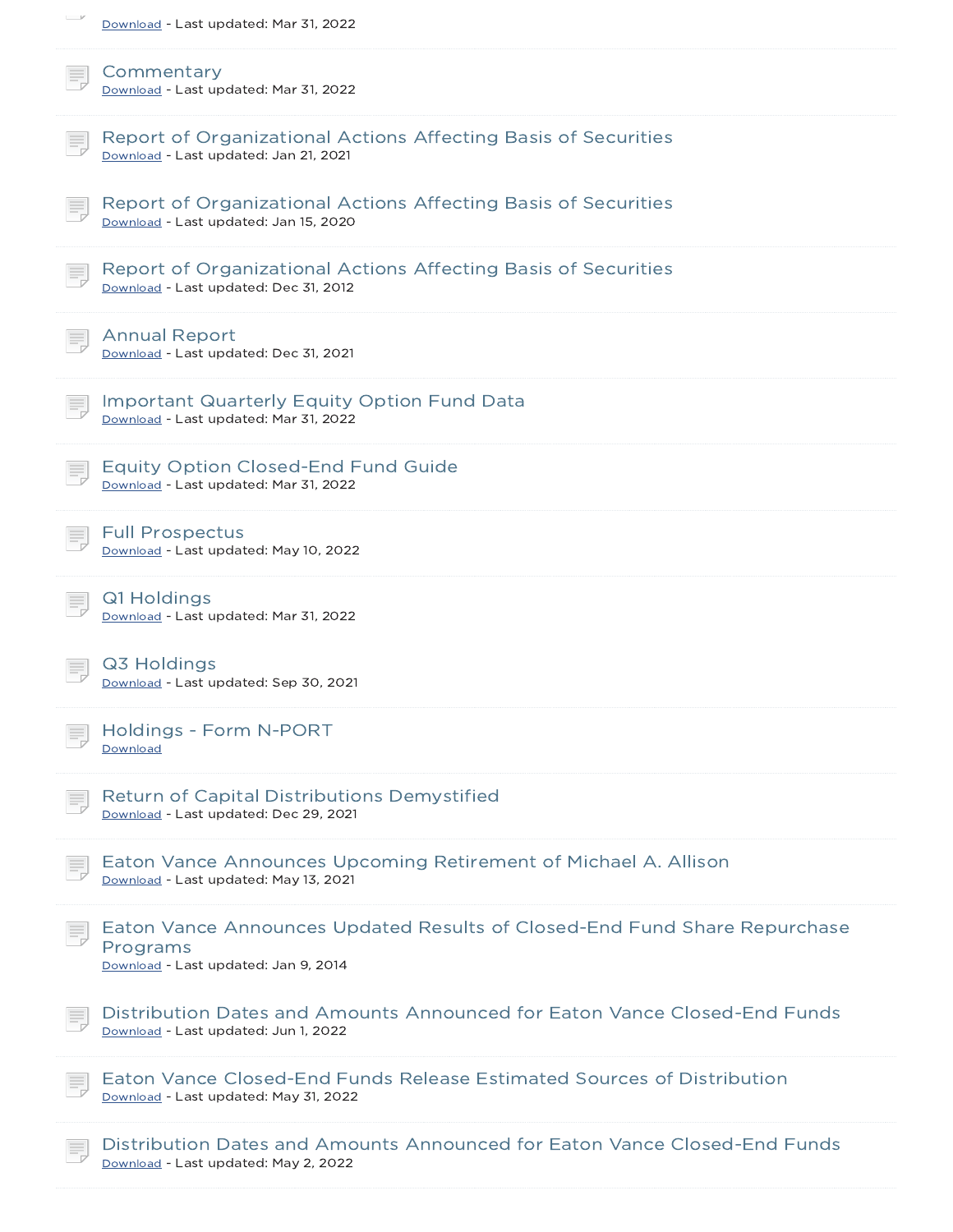| Eaton Vance Closed-End Funds Release Estimated Sources Of Distributions<br>Download - Last updated: Apr 29, 2022  |
|-------------------------------------------------------------------------------------------------------------------|
| Distribution Dates and Amounts Announced for Eaton Vance Closed-End Funds<br>Download - Last updated: Apr 1, 2022 |
| Eaton Vance Closed-End Funds Release Estimated Sources of Distribution<br>Download - Last updated: Mar 31, 2022   |
| Distribution Dates and Amounts Announced for Eaton Vance Closed-End Funds<br>Download - Last updated: Mar 1, 2022 |
| Eaton Vance Closed-End Funds Release Estimated Sources Of Distributions<br>Download - Last updated: Feb 28, 2022  |
| Distribution Dates and Amounts Announced for Eaton Vance Closed-End Funds<br>Download - Last updated: Feb 1, 2022 |
| Eaton Vance Closed-End Funds Release Estimated Sources of Distribution<br>Download - Last updated: Jan 31, 2022   |
| Distribution Dates and Amounts Announced for Eaton Vance Closed-End Funds<br>Download - Last updated: Jan 3, 2022 |
| Eaton Vance Closed-End Funds Release Estimated Sources of Distribution<br>Download - Last updated: Dec 31, 2021   |
| Distribution Dates and Amounts Announced for Eaton Vance Closed-End Funds<br>Download - Last updated: Dec 1, 2021 |
| Eaton Vance Closed-End Funds Release Estimated Sources of Distributions<br>Download - Last updated: Nov 30, 2021  |
| Distribution Dates and Amounts Announced for Eaton Vance Closed-End Funds<br>Download - Last updated: Nov 1, 2021 |
| Eaton Vance Closed-End Funds Release Estimated Sources of Distribution<br>Download - Last updated: Oct 29, 2021   |
| Distribution Dates and Amounts Announced for Eaton Vance Closed-End Funds<br>Download - Last updated: Oct 1, 2021 |
| Eaton Vance Closed-End Funds Release Estimated Sources of Distribution<br>Download - Last updated: Sep 30, 2021   |
| Distribution Dates and Amounts Announced for Eaton Vance Closed-End Funds<br>Download - Last updated: Sep 1, 2021 |
| Eaton Vance Closed-End Funds Release Estimated Sources of Distributions<br>Download - Last updated: Aug 31, 2021  |
| Distribution Dates and Amounts Announced for Eaton Vance Closed-End Funds<br>Download - Last updated: Aug 2, 2021 |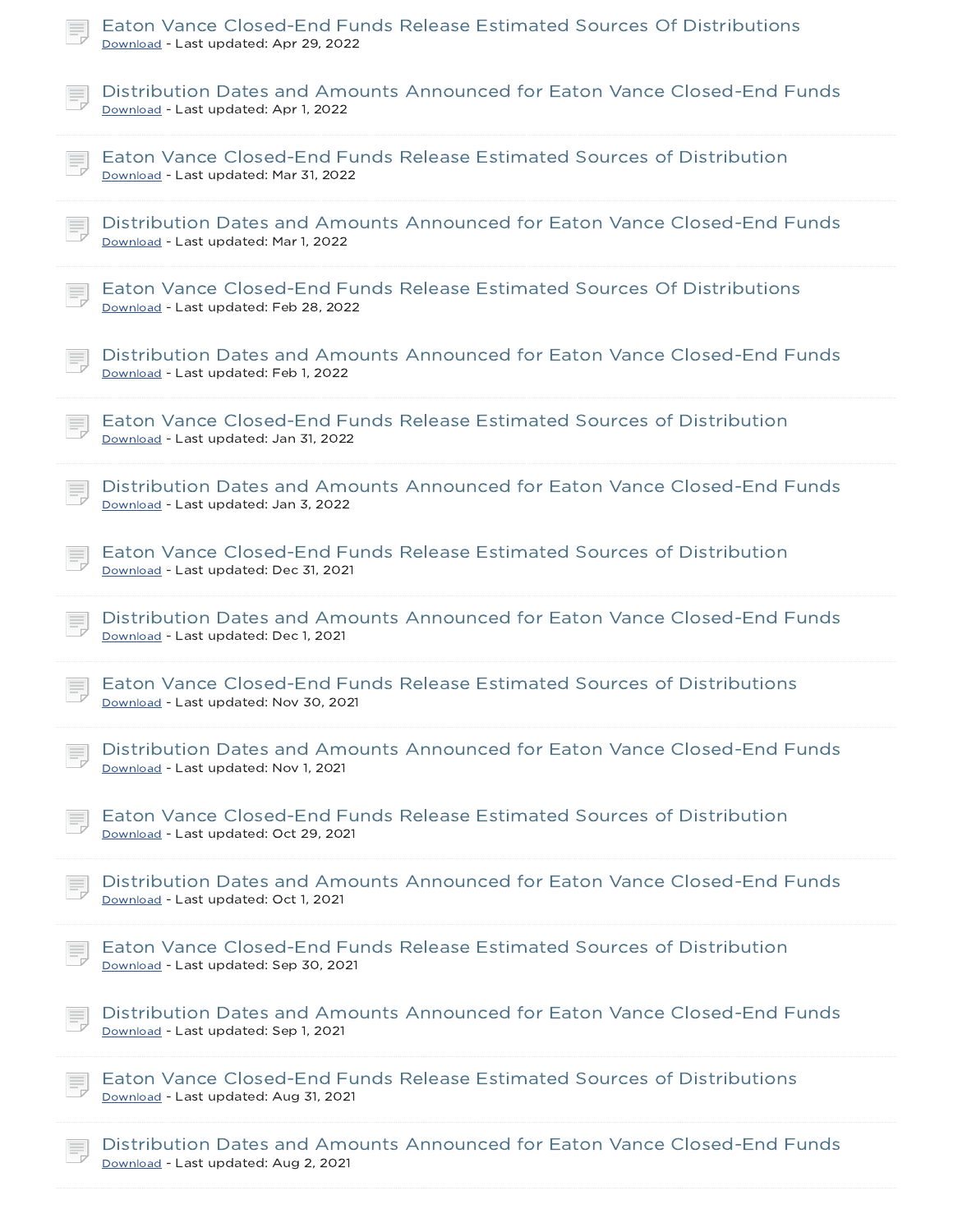| Eaton Vance Closed-End Funds Release Estimated Sources of Distribution<br>Download - Last updated: Jul 30, 2021                                      |
|------------------------------------------------------------------------------------------------------------------------------------------------------|
| Distribution Dates and Amounts Announced for Eaton Vance Closed-End Funds<br>Download - Last updated: Jul 1, 2021                                    |
| Eaton Vance Closed-End Funds Release Estimated Sources of Distributions<br>Download - Last updated: Jun 30, 2021                                     |
| Distribution Dates and Amounts Announced for Eaton Vance Closed-End Funds<br>Download - Last updated: Jun 1, 2021                                    |
| Eaton Vance Closed-End Funds Release Estimated Sources of Distributions<br>Download - Last updated: May 28, 2021                                     |
| Distribution Dates and Amounts Announced for Eaton Vance Closed-End Funds<br>Download - Last updated: May 3, 2021                                    |
| Eaton Vance Closed-End Funds Release Estimated Sources of Distributions<br>Download - Last updated: Apr 30, 2021                                     |
| Certain Eaton Vance Closed-End Funds Announce Telephonic Annual Meeting Of<br>Shareholders On April 15, 2021<br>Download - Last updated: Apr 5, 2021 |
| Distribution Dates and Amounts for Eaton Vance Closed-End Funds<br>Download - Last updated: Apr 1, 2021                                              |
| Eaton Vance Closed-End Funds Release Estimated Sources of Distributions<br>Download - Last updated: Mar 31, 2021                                     |
| Distribution Dates and Amounts Announced for Eaton Vance Closed-End Funds<br>Download - Last updated: Mar 1, 2021                                    |
| Eaton Vance Closed-End Funds Release Estimated Sources of Distributions<br>Download - Last updated: Feb 26, 2021                                     |
| Distribution Dates and Amounts Announced for Eaton Vance Closed-End Funds<br>Download - Last updated: Feb 1, 2021                                    |
| Eaton Vance Closed-End Funds Release Estimated Sources of Distribution<br>Download - Last updated: Jan 29, 2021                                      |
| Results of Joint Special Shareholder Meeting of Certain Eaton Vance Closed-End<br>Funds<br>Download - Last updated: Jan 25, 2021                     |
| Corrected Results of Joint Special Shareholder Meeting of Certain Eaton Vance<br>Closed-End Funds<br>Download - Last updated: Jan 12, 2021           |
| Results of Joint Special Shareholder Meeting of Certain Eaton Vance Closed-End<br><b>Funds</b><br>Download - Last updated: Jan 8, 2021               |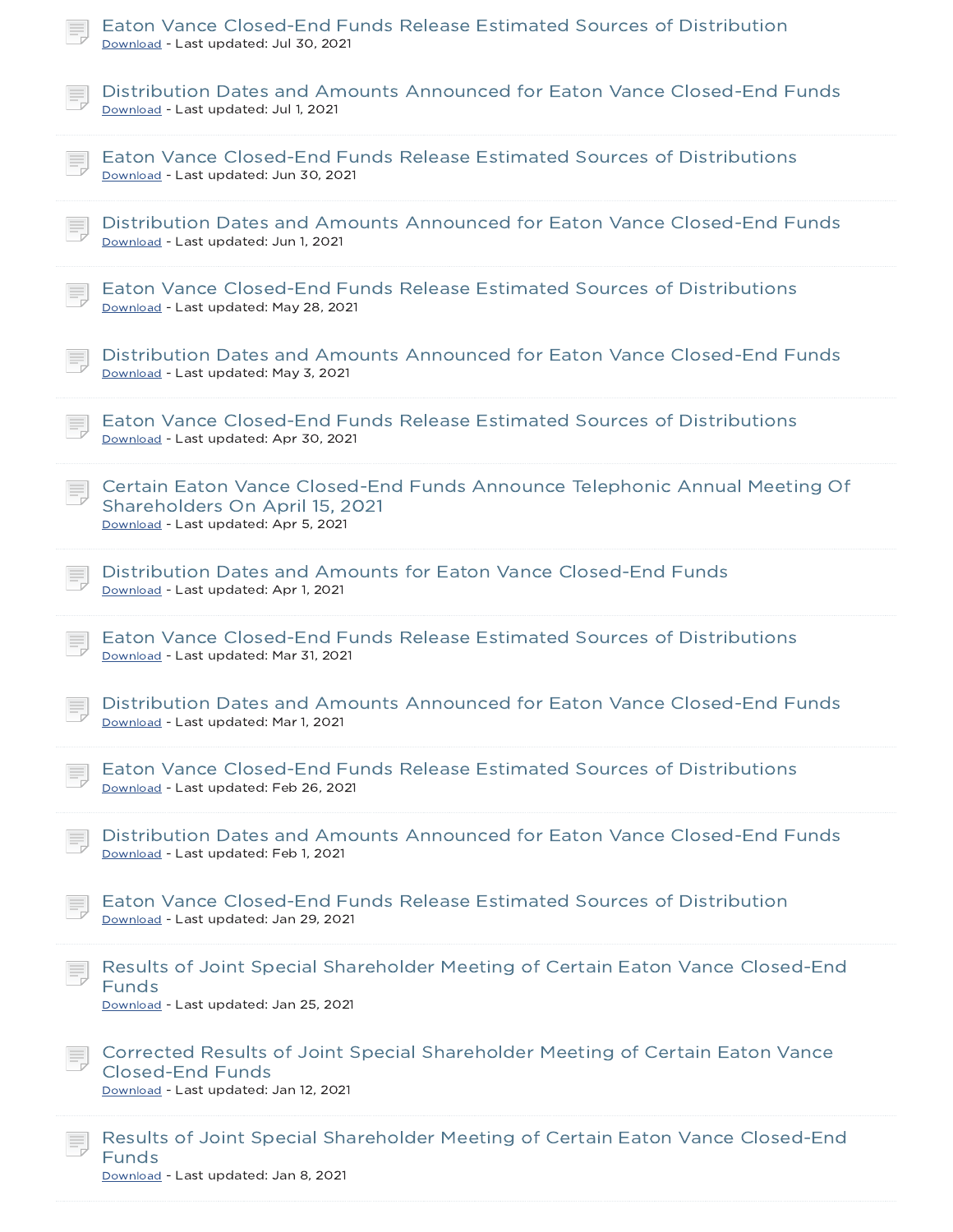| Distribution Dates and Amounts Announced for Eaton Vance Closed-End Funds<br>Download - Last updated: Jan 4, 2021                                                   |
|---------------------------------------------------------------------------------------------------------------------------------------------------------------------|
| Eaton Vance Closed-End Funds Release Estimated Sources of Distribution<br>Download - Last updated: Dec 31, 2020                                                     |
| Certain Eaton Vance Closed-End Funds Joint Special Meeting of Shareholders on<br>January 7, 2021 Will Be a Virtual Meeting<br>Download - Last updated: Dec 23, 2020 |
| Distribution Dates and Amounts Announced for Eaton Vance Closed-End Funds<br>Download - Last updated: Dec 1, 2020                                                   |
| Eaton Vance Closed-End Funds Release Estimated Sources of Distribution<br>Download - Last updated: Nov 30, 2020                                                     |
| Eaton Vance Closed-End Funds Announce Board Approval of New Investment<br><b>Advisory and Sub-Advisory Agreements</b><br>Download - Last updated: Nov 10, 2020      |
| Distribution Dates and Amounts Announced for Eaton Vance Closed-End Funds<br>Download - Last updated: Nov 2, 2020                                                   |
| Eaton Vance Closed-End Funds Release Estimated Sources of Distribution<br>Download - Last updated: Oct 30, 2020                                                     |
| Eaton Vance Closed-End Funds Announce Record and Meeting Dates For Joint<br><b>Special Meeting of Shareholders</b><br>Download - Last updated: Oct 29, 2020         |
| Distribution Dates and Amounts Announced for Eaton Vance Closed-End Funds<br>Download - Last updated: Oct 1, 2020                                                   |
| Eaton Vance Closed-End Funds Release Estimated Sources of Distribution<br>Download - Last updated: Sep 30, 2020                                                     |
| Distribution Dates and Amounts Announced for Eaton Vance Closed-End Funds<br>Download - Last updated: Sep 1, 2020                                                   |
| Eaton Vance Closed-End Funds Release Estimated Sources of Distribution<br>Download - Last updated: Aug 31, 2020                                                     |
| Distribution Dates and Amounts Announced for Eaton Vance Closed-End Funds<br>Download - Last updated: Aug 3, 2020                                                   |
| Eaton Vance Closed-End Funds Release Estimated Sources of Distribution<br>Download - Last updated: Jul 31, 2020                                                     |
| Distribution Dates and Amounts Announce for Eaton Vance Closed-End Funds<br>Download - Last updated: Jul 1, 2020                                                    |
| Eaton Vance Closed-End Funds Release Estimated Sources of Distribution<br>Download - Last updated: Jun 30, 2020                                                     |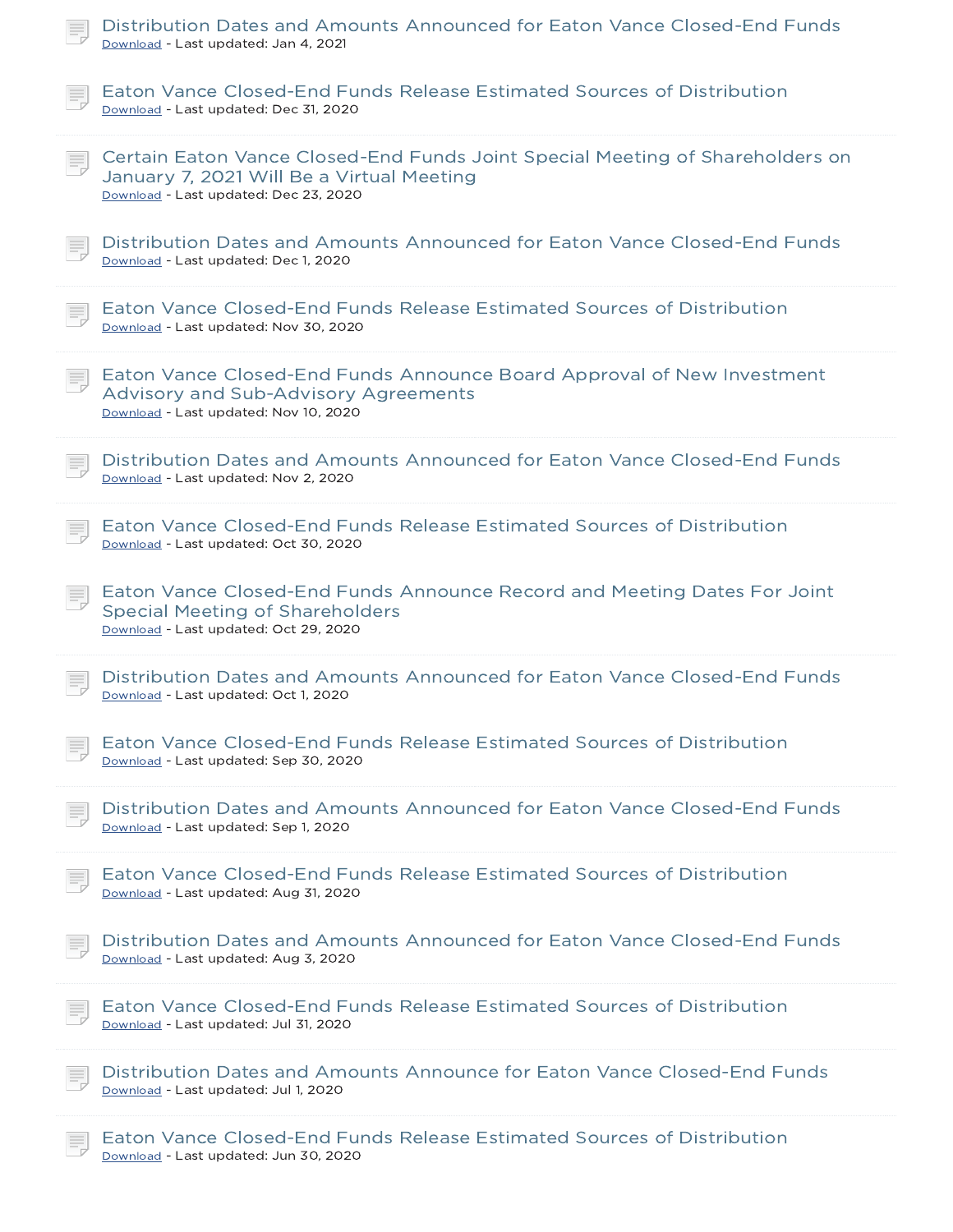| Certain Eaton Vance Closed-End Funds Announce Telephonic Annual Meeting of<br>Shareholders on April 16, 2020<br>Download - Last updated: Apr 6, 2020                                                     |
|----------------------------------------------------------------------------------------------------------------------------------------------------------------------------------------------------------|
| Distribution Dates and Amounts Announced for Eaton Vance Closed-End Funds and<br>Portfolio Managers of Eaton Have High Income 2021 Target Term Trust (NYSE: EHT)<br>Download - Last updated: Jan 2, 2020 |
| Distribution Dates and Distribution Rate Changes Announced for Certain Eaton<br>Vance Closed-End Funds<br>Download - Last updated: Jan 2, 2019                                                           |
| Eaton Vance Closed-End Funds Release Estimated Sources of Distribution<br>Download - Last updated: May 31, 2017                                                                                          |
| Distribution Dates and Amounts Announced for Eaton Vance Closed-End Funds<br>Download - Last updated: May 1, 2017                                                                                        |
| Eaton Vance Closed-End Funds Release Estimated Sources of Distributions<br>Download - Last updated: Apr 28, 2017                                                                                         |
| Distribution Dates and Amounts Announced for Eaton Vance Closed-End Funds<br>Download - Last updated: Apr 3, 2017                                                                                        |
| Distribution Dates and Distribution Rate Changes Announced for Certain Eaton<br><b>Vance Closed-End Funds</b><br>Download - Last updated: Mar 1, 2017                                                    |
| Eaton Vance Updates Results of Equity Option CEF Share Repurchase Program<br>Download - Last updated: Oct 4, 2013                                                                                        |
| Eaton Vance Announces Updated Results of Equity Option Closed-End Fund Share<br>Repurchase Program<br>Download - Last updated: Sep 19, 2013                                                              |
| Eaton Vance Announces Results of Equity Option Closed-End Fund Share<br>Repurchase Program<br>Download - Last updated: May 1, 2013                                                                       |
| Eaton Vance Announces Results of Equity Option Closed-End Fund Share<br>Repurchase Program<br>Download - Last updated: Mar 8, 2013                                                                       |
| Eaton Vance Equity Option CEFs Adopt Share Repurchase Program<br>Download - Last updated: Aug 8, 2012                                                                                                    |
| <b>SAI</b><br>Download - Last updated: Apr 29, 2022                                                                                                                                                      |
| Section 16 Filings - www.sec.gov<br>Download - Last updated: Jun 30, 2011                                                                                                                                |
| <b>Semi-Annual Report</b><br>Download - Last updated: Jun 30, 2021                                                                                                                                       |